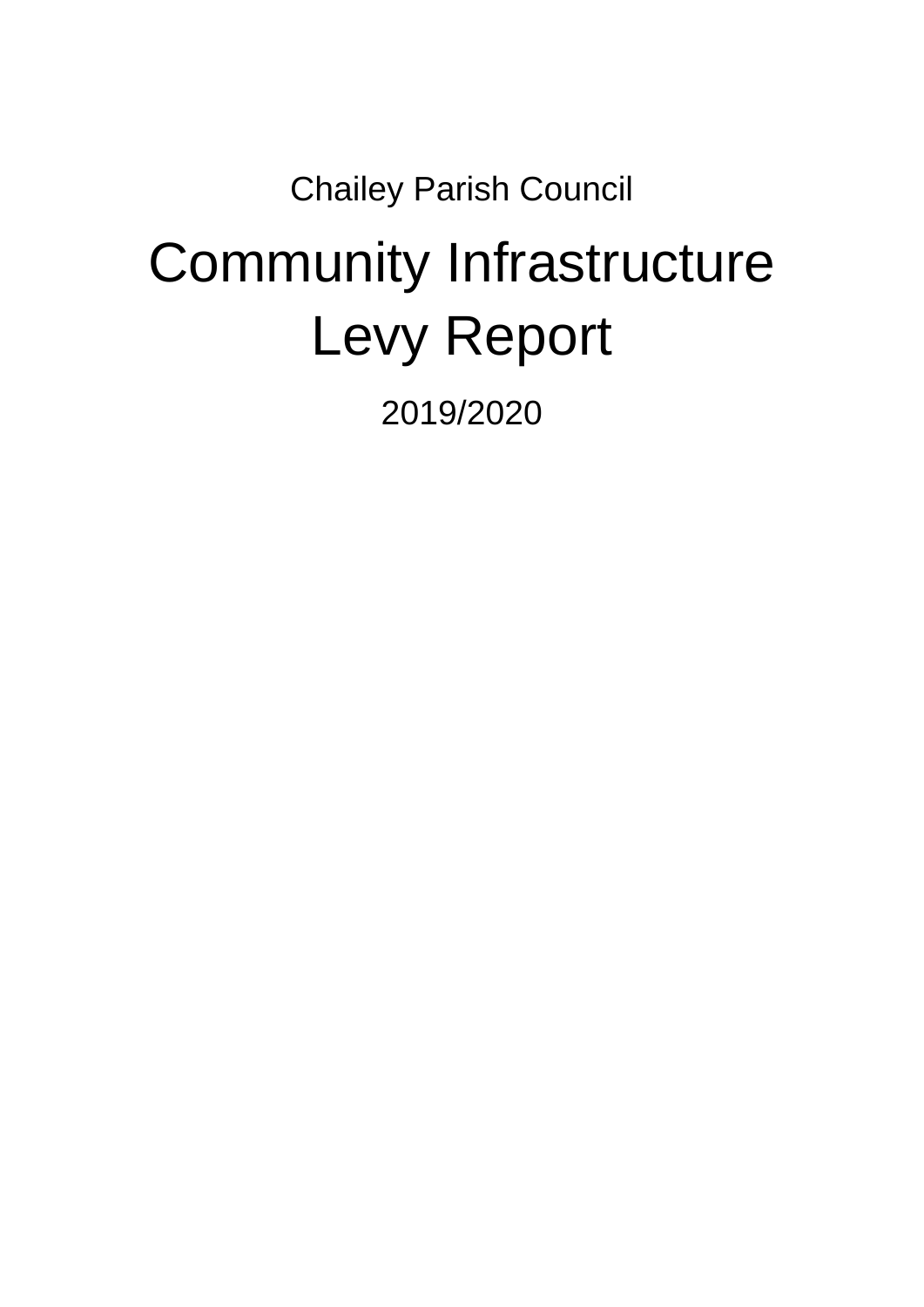The Lewes District Council Community Infrastructure Levy (CIL) Charging Schedule was adopted on 14<sup>th</sup> October 2015 and the charge has been implemented for those areas of the district that lie outside the South Down National Park since 1st December 2015.

## **Duty to pass CIL receipts to Local Council**

Under Regulations 59A of the CIL Regulations 2010 (as amended), charging authorities, in this instance Lewes District Council, have a duty to pass CIL to local councils such as Chailey Parish Council

In areas where no neighbourhood plan has been made, fifteen per cent of CIL charging authority receipts have to be passed directly to Parish and Town Councils where development has taken place each year. However, this is capped at £100 per existing Council tax dwelling. Where development has taken place in an area that has a neighbourhood development plan made, twenty five per cent of CIL charging authority receipts have to be passed directly to the Parish or Town Council.

For the year covered by this report Chailey Parish Council did not have a made neighbourhood plan and accordingly received 15% of CIL charging authority receipts.

The CIL receipts are passed to local council twice during a financial year:

- By the 28<sup>th</sup> October of the financial year for the CIL receipts from 1<sup>st</sup> April to 30th September
- By the 28<sup>th</sup> April of the financial year for the CIL receipts from 1<sup>st</sup> October to 31st March

## **Spending the CIL receipts in Local Councils**

In compliance with Regulation 59C of the CIL Regulations 2010 (as amended), we will use CIL receipts passed to us to support the development of Chailey Parish Council, or any part of it, by funding the provision, improvement, replacement, operation or maintenance of infrastructure or anything else that is concerned with addressing the demand that development place on our area.

Where CIL receipts received by Chailey Parish Council have not been spent within 5 years of receipt or otherwise that in accordance with regulation 59C, the charging authority may require those receipts to be repaid (Regulation 59E of the CIL Regulations (as amended))

## **Reporting by Local Councils**

Parish and Town Council must make arrangements for the proper administration of their financial affairs. They must have systems in place to ensure effective financial control. These requirements also apply when dealing with neighbourhood funding payments under the levy.

Regulation 62A of the CIL Regulations (as amended) sets out the information to be reported and it requires a Local Council to *"prepare a report for any financial year ("the reported year") in which it receives CIL receipts."*